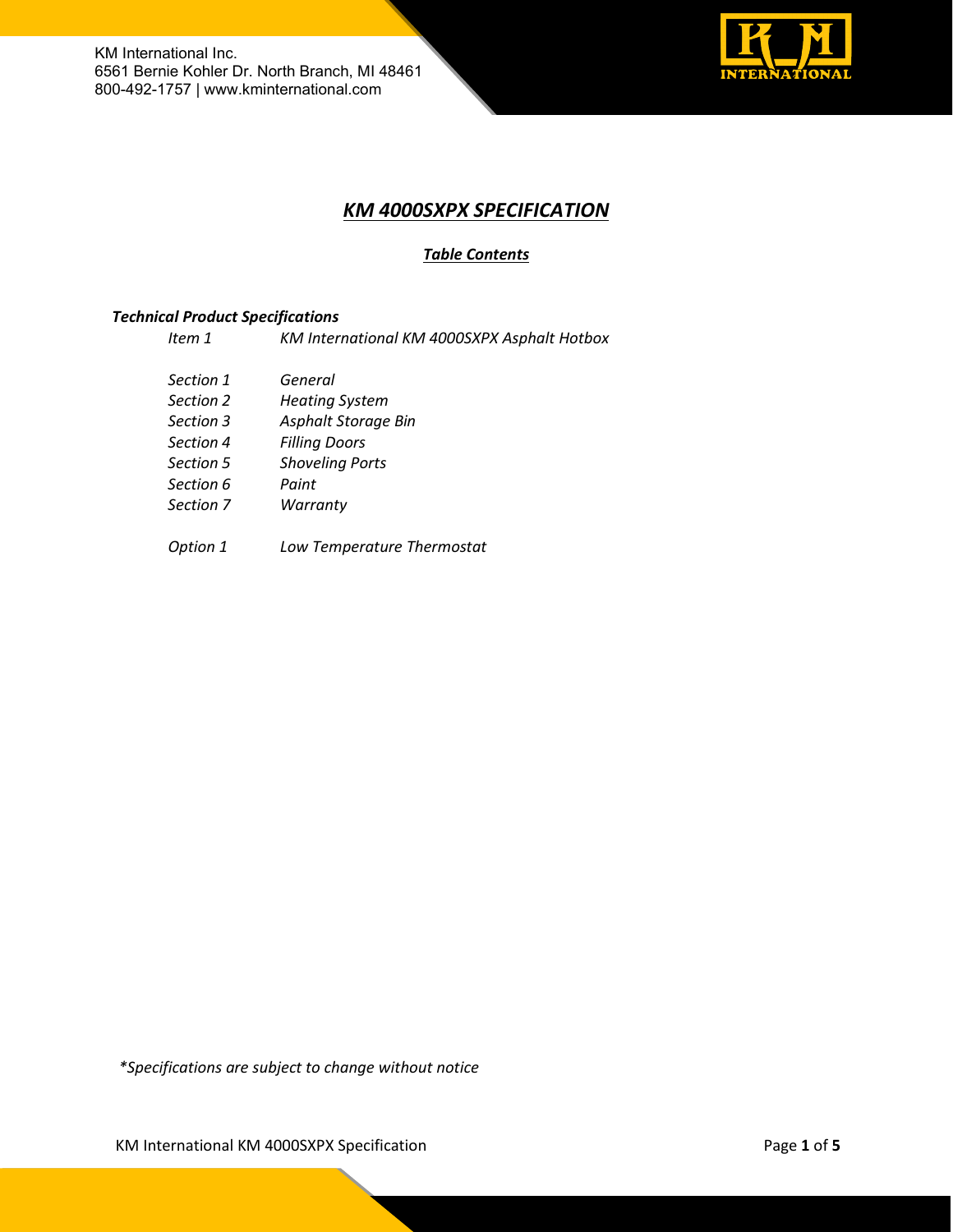

### **COMPLIANCE TO SPECIFICATIONS**

The bidder shall indicate 100% compliance by checking "YES" or non-compliance by checking "NO" for each line item of specification. Any space left blank shall be considered non-compliant. Any deviation from the specification, or where submitted literature does not fully support the meeting of specifications, must be clearly cited in detail, in writing, by the bidder and submitted with the bid. NO verbal interpretations will be accepted! In addition NO deviations below "minimum" specifications as written will be accepted.

#### **"BIDDING REQUIRMENTS SECTION"**

| <b>SECTION</b>   |     | <b>COMPLY</b><br><b>SPECIFICATION DETAIL</b>                                                                                                                          |            |           |
|------------------|-----|-----------------------------------------------------------------------------------------------------------------------------------------------------------------------|------------|-----------|
|                  |     |                                                                                                                                                                       | <b>YES</b> | <b>NO</b> |
| <b>SECTION 1</b> | 1.1 | This specification is to describe the asphalt hotbox reclaimer unit designed to<br>manage up to two (2) tons (4,000 lbs.) of plant asphalt road mix.                  |            |           |
| GENERAL          | 1.2 | The unit is designed as a skid mounted unit.                                                                                                                          |            |           |
|                  | 1.3 | The unit offers the user the ability to maintain hot mix asphalt or cold<br>patch material at workable temperatures for up to forty eight (48) hours<br>continuously. |            |           |
|                  | 1.4 | Unit also offers to the user the option to "reclaim" virgin hot mix asphalt from<br>ambient storage temperature to usable hot mix form.                               |            |           |
|                  | 1.5 | The unit offers the ability to safely maintain temperatures that accommodate<br>standard "cold patching" materials (requires low temperature thermostat<br>option).   |            |           |
|                  | 1.6 | The heating unit comes available as a thermostatically temperature controlled<br>LPG fueled heating system.                                                           |            |           |
|                  | 1.7 | Operator must be able to maintain load temperature between 50-350 degrees<br>Fahrenheit.                                                                              |            |           |

| <b>SECTION 2</b> | 2.1           | The heating source is 60,000 BTU liquid propane gas vapor burner.                                                                                |  |
|------------------|---------------|--------------------------------------------------------------------------------------------------------------------------------------------------|--|
| <b>PROPANE</b>   | $2.2\,$       | Temperature is thermostatically controlled.                                                                                                      |  |
| <b>HEATING</b>   | 2.3           | The thermostat allows the ability to control temperature settings from 175 to<br>350 degrees Fahrenheit (175° F to 350°F).                       |  |
| SYSTEM           | $2.4^{\circ}$ | Gas control valve power is supplied by a self-maintaining 750 MV power pile<br>generator.                                                        |  |
|                  | 2.5           | An electric 9V igniter provides manual pilot ignition.                                                                                           |  |
|                  | 2.6           | The main gas control valve provides the one hundred percent (100%) safety<br>shut-off feature in the event of pilot failure.                     |  |
|                  | 2.7           | The LPG burner is mounted under the storage bin.                                                                                                 |  |
|                  | 2.8           | An access control panel allows for the installation, removal, and maintenance of<br>burner.                                                      |  |
|                  | 2.9           | High temperature insulation, reflective aluminum, and stainless steel deflect<br>heat to provide optimum efficiency.                             |  |
|                  | 2.10          | A combination of convection heating and conduction heating will provide the<br>energy required to heat the material enclosed in the storage bin. |  |
|                  | 2.11          | Vapor withdrawal from two (2) 30 lb. LPG cylinders located the front area of the<br>unit with supply fuel to the burner system.                  |  |
|                  | 2.12          | Approved fuel supply hoses, 36" in length will be supplied with the unit.                                                                        |  |
|                  | 2.13          | Automatic changeover regulator will be supplied and attached to the unit.                                                                        |  |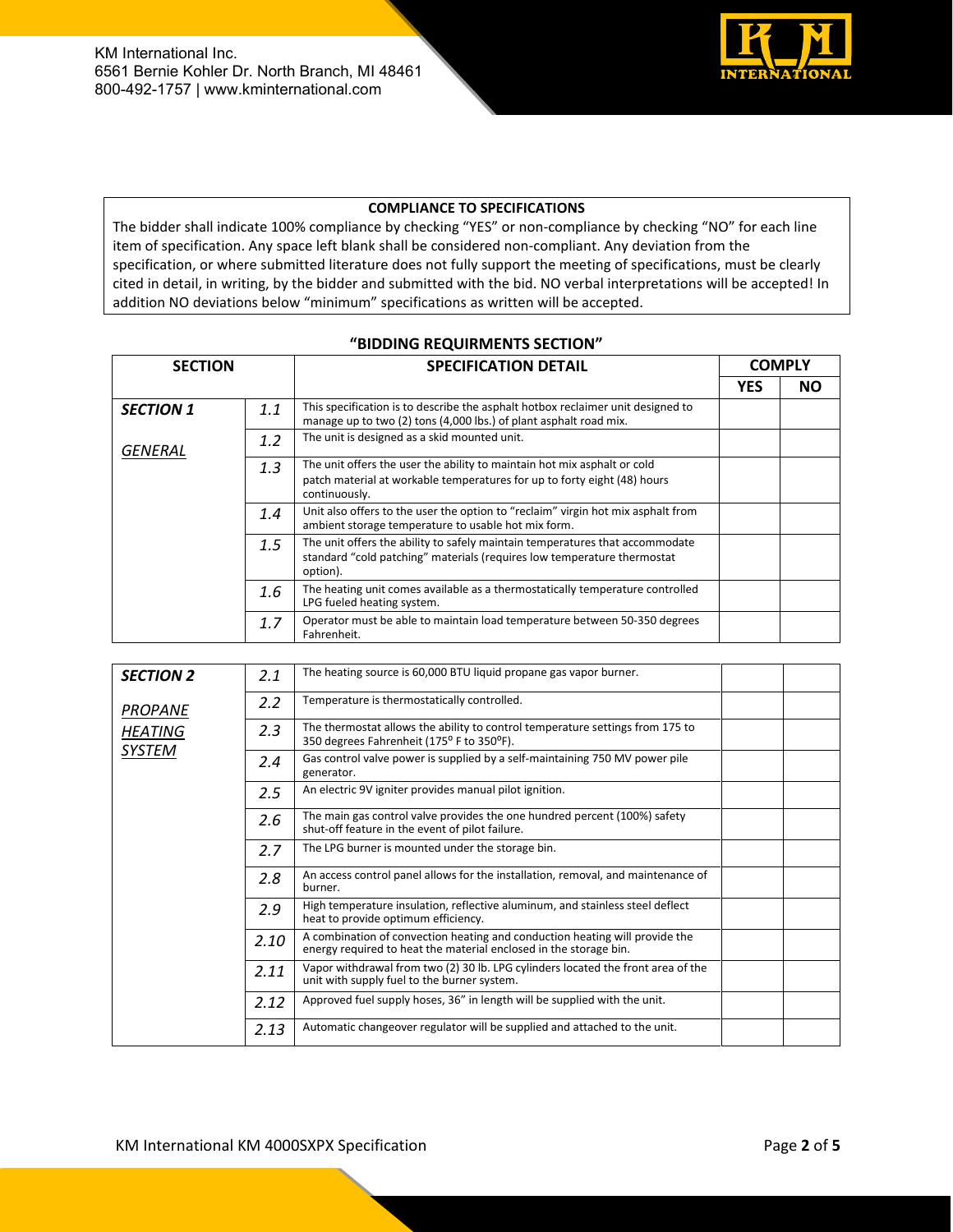

| <b>SECTION</b>            |      | <b>SPECIFICATION DETAIL</b>                                                                                                                                                                                  | <b>COMPLY</b> |    |
|---------------------------|------|--------------------------------------------------------------------------------------------------------------------------------------------------------------------------------------------------------------|---------------|----|
|                           |      |                                                                                                                                                                                                              | <b>YES</b>    | NΟ |
| <b>SECTION 3</b>          | 3.1  | The asphalt storage bin will hold a capacity of up to two (2) tons of asphalt hot mix.                                                                                                                       |               |    |
|                           | 3.2  | The storage bin is constructed of solid welded pieces throughout.                                                                                                                                            |               |    |
| ASPHALT                   | 3.3  | The floor will be constructed of one solid piece of braced fourteen (14) gauge steel.                                                                                                                        |               |    |
| <i><b>STORAGE BIN</b></i> | 3.4  | The interior sides, front and rear walls will be constructed of braced fourteen (14)<br>gauge steel, each being a solid piece.                                                                               |               |    |
|                           | 3.5  | All seams are a continuous weld.                                                                                                                                                                             |               |    |
|                           | 3.6  | Interior welded ribs are at strategic points to offer increased structural integrity.                                                                                                                        |               |    |
|                           | 3.7  | Stainless steel panels fabricated of fourteen (14) gauge stainless steel and high<br>temperature insulation are attached at strategic points to offer protection from<br>overheating areas of the enclosure. |               |    |
|                           | 3.8  | The rear panel of the bin provides a single shovel port attached to the outer skin of<br>the unit by welded fourteen (14) gauge metal.                                                                       |               |    |
|                           | 3.9  | The tapered walls of the storage bins offers gravity feed of the material towards the<br>shovel port.                                                                                                        |               |    |
|                           | 3.10 | Attached to the storage bin is the outer shell of the unit.                                                                                                                                                  |               |    |
|                           | 3.11 | The outer shell will be fabricated of braced sixteen (16) gauge steel.                                                                                                                                       |               |    |
|                           | 3.12 | The bottom floor of the unit supports the storage bin with braced channel steel.                                                                                                                             |               |    |
|                           | 3.13 | A third wall of reflective aluminum is attached and located between the storage bin<br>and the outer shell.                                                                                                  |               |    |
|                           | 3.14 | A 2,300-degree Fahrenheit (2,300°F) refractory ceramic insulation located between<br>the reflective wall and bottom floor insulated the bottom of the unit.                                                  |               |    |
|                           | 3.15 | High temperature fiber glass insulation not less than two inches (2") in thickness<br>insulates the exterior walls of the unit.                                                                              |               |    |
|                           | 3.16 | All pieces of the outer shell will be of continuous weld construction.                                                                                                                                       |               |    |

| <b>SECTION 4</b>               | 4.1 | A single shock assisted lid is designed to accommodate easy loading of asphalt.                                                                                                             |  |
|--------------------------------|-----|---------------------------------------------------------------------------------------------------------------------------------------------------------------------------------------------|--|
|                                | 4.2 | The cover/lid will be constructed of sixteen (16) gauge insulated with not less than<br>three inches (3") of high temperature insulation to offer optimum efficiency.                       |  |
| <b>FILLING</b><br><b>DOORS</b> | 4.3 | The shock assisted handle allows for easy, one-man lid opening and closing.                                                                                                                 |  |
|                                | 4.4 | The handle allows the user to open and close the lid from a ground standing position.                                                                                                       |  |
|                                | 4.5 | A safety prop rod is inserted into position and does not allow the lid to close without<br>the user removing the prop rod.                                                                  |  |
|                                | 4.6 | Additional grab handles are located on the opposite sides of the lid.                                                                                                                       |  |
|                                | 4.7 | When in the open position, the top cover creates a funnel designed large enough to<br>maneuver the unit under standard asphalt filling stations (batch or silo type plants)<br>for filling. |  |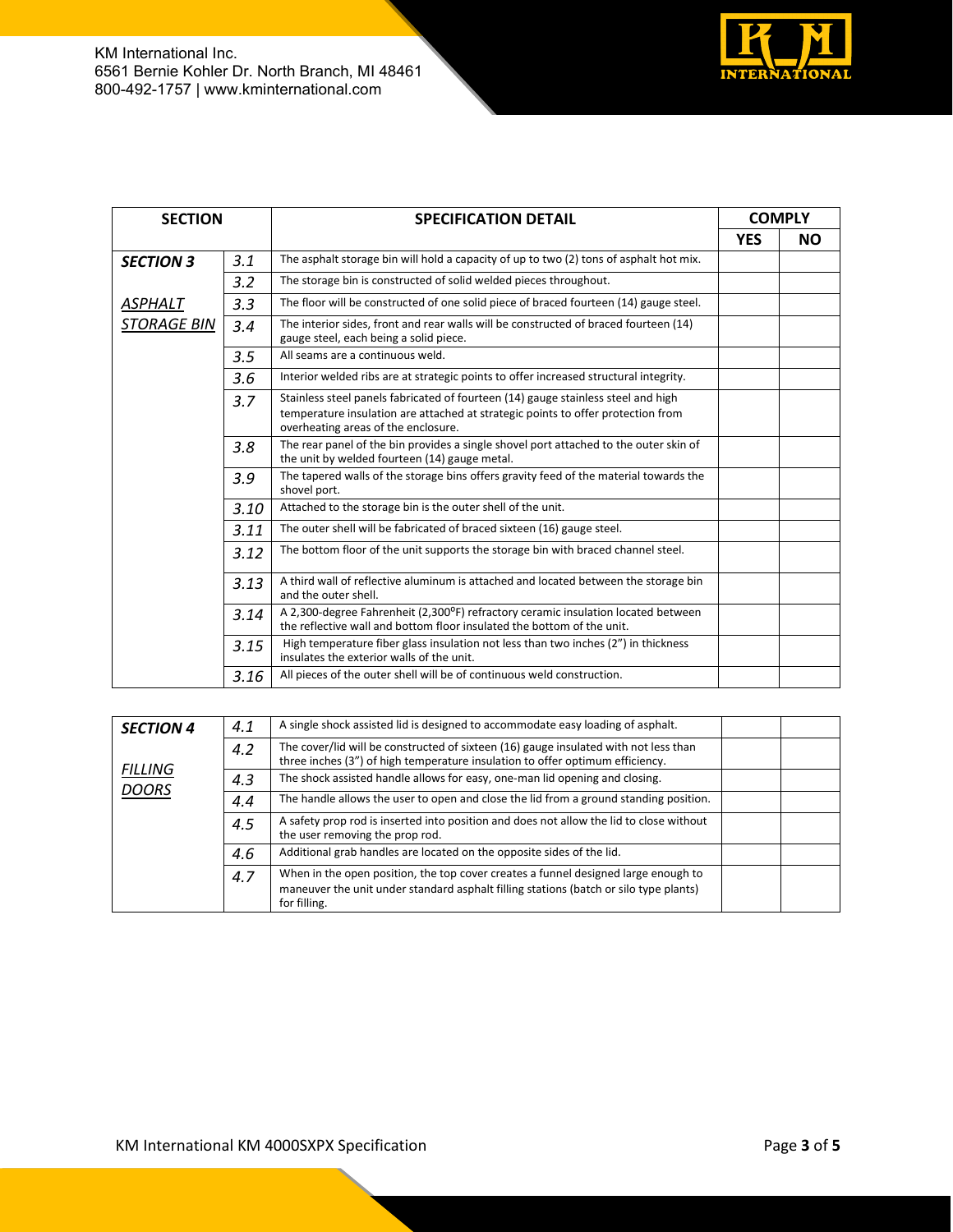

| <b>SECTION</b>                          |      | <b>SPECIFICATION DETAIL</b>                                                                                                                                                                                                                 | <b>COMPLY</b> |           |
|-----------------------------------------|------|---------------------------------------------------------------------------------------------------------------------------------------------------------------------------------------------------------------------------------------------|---------------|-----------|
|                                         |      |                                                                                                                                                                                                                                             | <b>YES</b>    | <b>NO</b> |
| <b>SECTION 4</b><br><b>CONTINUED.</b>   | 4.12 | The handle linkage shall be bolted to the box side and not require re-positioning the<br>handle to operate or the use of body weight to counteract the weight of the door<br>when opening or closing.                                       |               |           |
| <b>FILLING DOOR</b><br><b>CONTINUED</b> | 4.13 | Throughout the opening and closing of the doors the operator shall not be required<br>to step away from the unit to operate the door handles.                                                                                               |               |           |
|                                         | 4.14 | When in the open position, the door design shall serve to protect the vehicle cab,<br>propane cylinders, and truck storage area from falling material during the loading<br>process.                                                        |               |           |
|                                         | 4.15 | The design of the loading doors must open from front to back protecting the<br>components and enabling easy loading with frontend loaders from the side of units.<br>No exception to this critical safety consideration shall be permitted. |               |           |

| <b>SECTION 5</b>                 | 5.1 | As single shoveling port at the rear of the unit is provided for the unloading of<br>material.                                |  |
|----------------------------------|-----|-------------------------------------------------------------------------------------------------------------------------------|--|
|                                  | 5.2 | The shovel port is large enough to accommodate standard use asphalt shovels.                                                  |  |
| <b>SHOVELING</b><br><b>PORTS</b> | 5.3 | The door will be fabricated of welded sixteen (16) gauge steel with high<br>temperature insulation enclosed inside the doors. |  |
|                                  | 5.4 | The door travel in a sliding track which is equipped with a safety latch feature to<br>keep shovel doors open during use.     |  |
|                                  | 5.5 | The shovel port is a minimum of 16" high by 16" wide.                                                                         |  |

| <b>SECTION 6</b> | 6.1 | All pieces exposed shall be properly coated.                                                                                                                                     |  |
|------------------|-----|----------------------------------------------------------------------------------------------------------------------------------------------------------------------------------|--|
| PAINT            | 6.2 | All raw materials used in the manufacturing process will be new and unused and<br>properly coated with an industrial equipment primer and industrial equipment<br>paint coating. |  |
|                  | 6.3 | KM International chrome yellow will be the primary coating color.                                                                                                                |  |

| <b>SECTION 7</b> | 7.1 | The manufacturer will, for a period of twelve (12) months from the invoice date,<br>repair or replace any serviceable or consumable parts determined by a KM<br>International representative to be defective. |  |
|------------------|-----|---------------------------------------------------------------------------------------------------------------------------------------------------------------------------------------------------------------|--|
| <b>WARRANTY</b>  | 7.2 | All components, with the exception of the previously listed twelve (12) month<br>warrantied parts, will be covered under this warranty for a period of twenty-four<br>(24) months.                            |  |
|                  | 7.3 | This warranty applies only when the claim is approved and repaired by a KM<br>International representative.                                                                                                   |  |
|                  | 7.4 | This warranty applies only when the equipment is used for its intended purpose<br>and properly maintained.                                                                                                    |  |